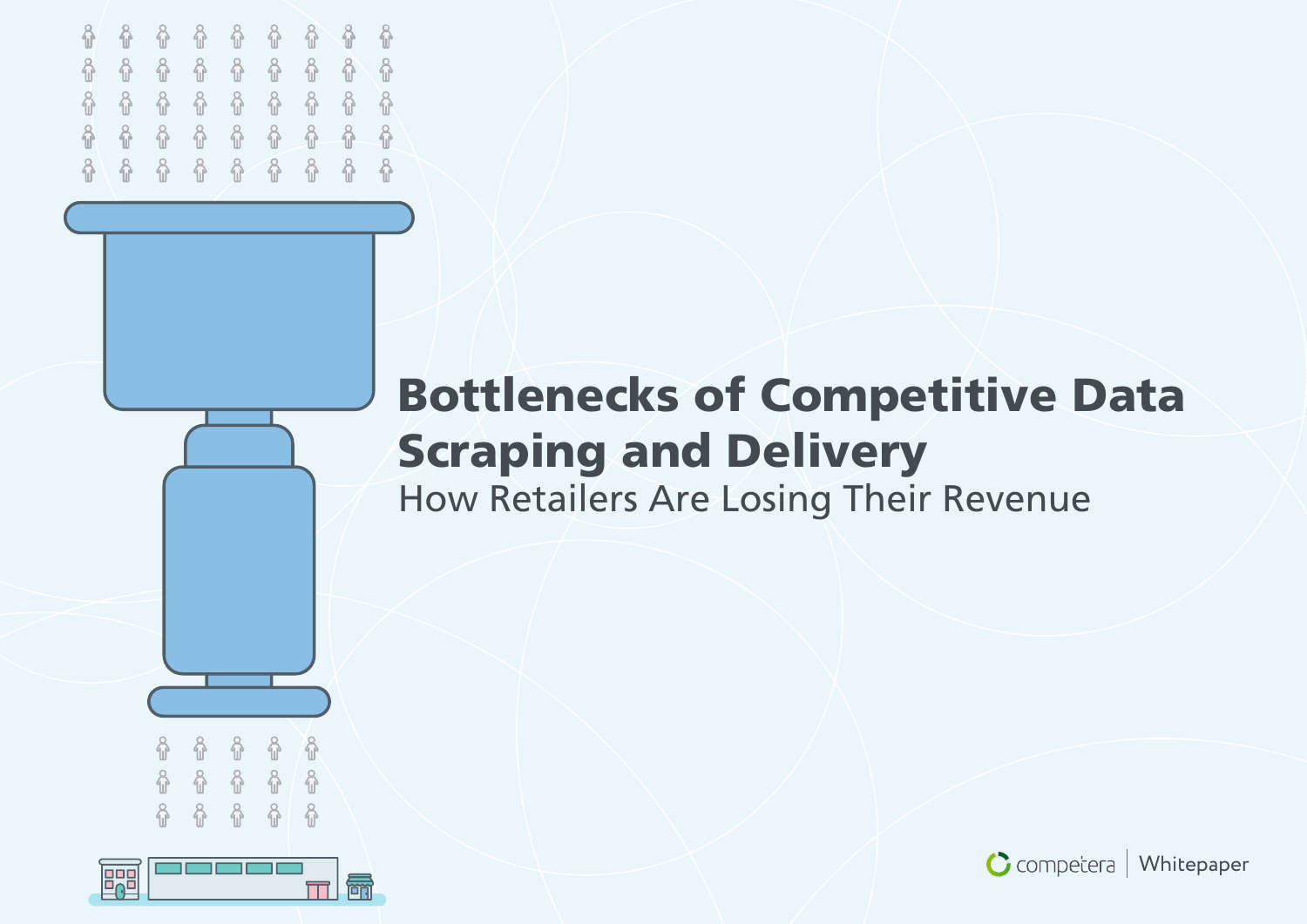### **Introduction**

Regardless of whether the retailer uses artificial intelligence to change prices on a storefront or works with a team of analysts, it needs competitive data to set the optimal prices on products.

In this white paper we uncover data quality requirements for different retailers, which criteria to use when checking the data quality, how the cost of data delivery varies by quality level, and which questions to ask the data provider when signing a contract, etc.

Before we start, write down the data quality metrics you have now to compare them afterwards. They also are supposed to be included in SLA with your data provider.

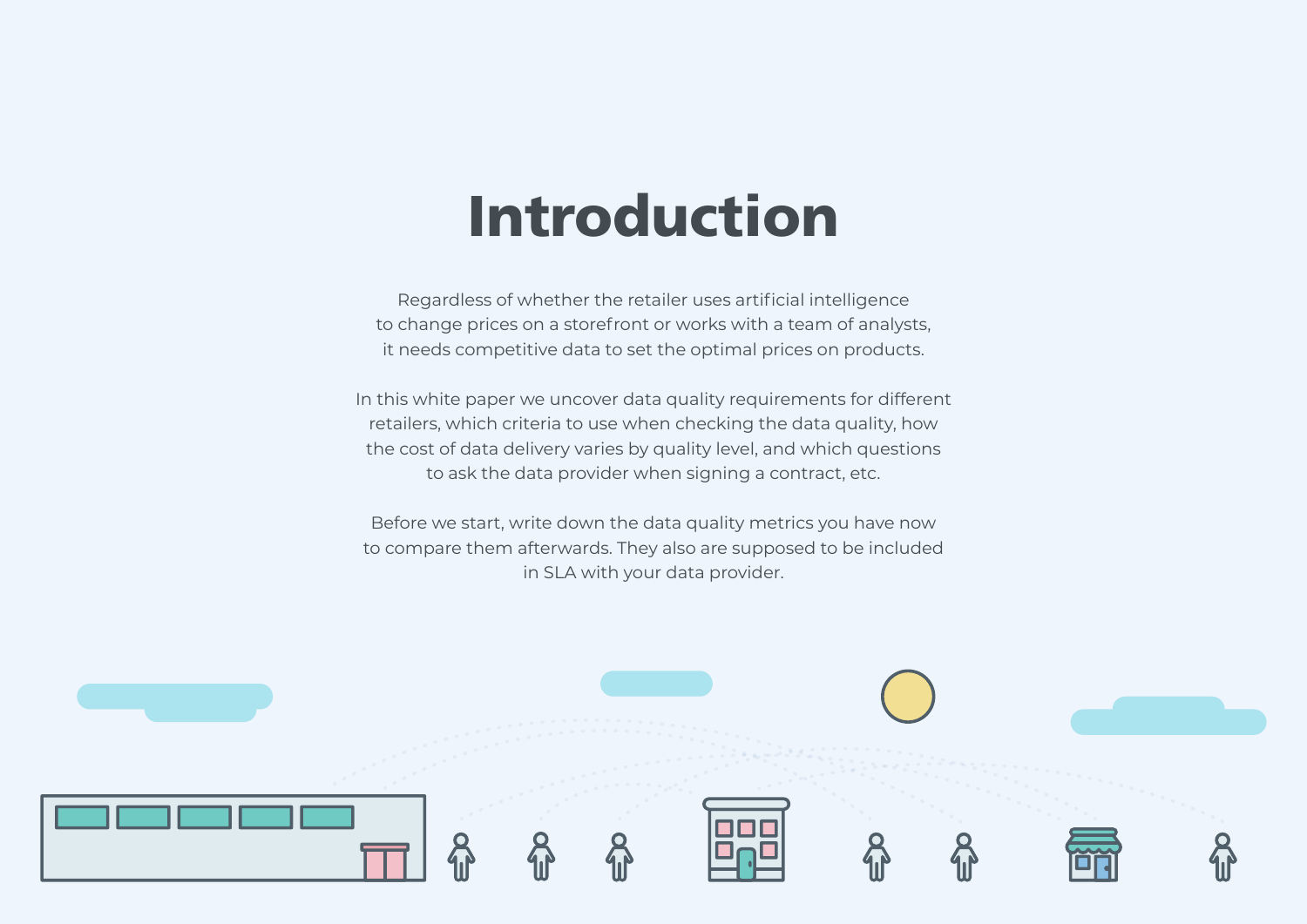## **Different Data Quality Requirements**

Small retailers, whose turnover does not exceed \$2 million a year, rarely monitor competitors and use competitive data for regular repricing. Therefore, the quality of data does not play a big role for them, and 90% of the qualitative data for them is quite enough.

Mid-sized retailers (\$2-40 million in turnover) already catch sight of the relationship between the optimal price and the business margin. The quality of competitive data becomes an important factor for them. For such retailers, data quality below 95% is unacceptable.

The most demanding for the data quality are large retailers, companies with more than \$40 million in turnover. Even the minimum percentage of poor-quality data becomes critical, as the cost of error increases. For such retailers, the required data quality index gravitates toward 100%.

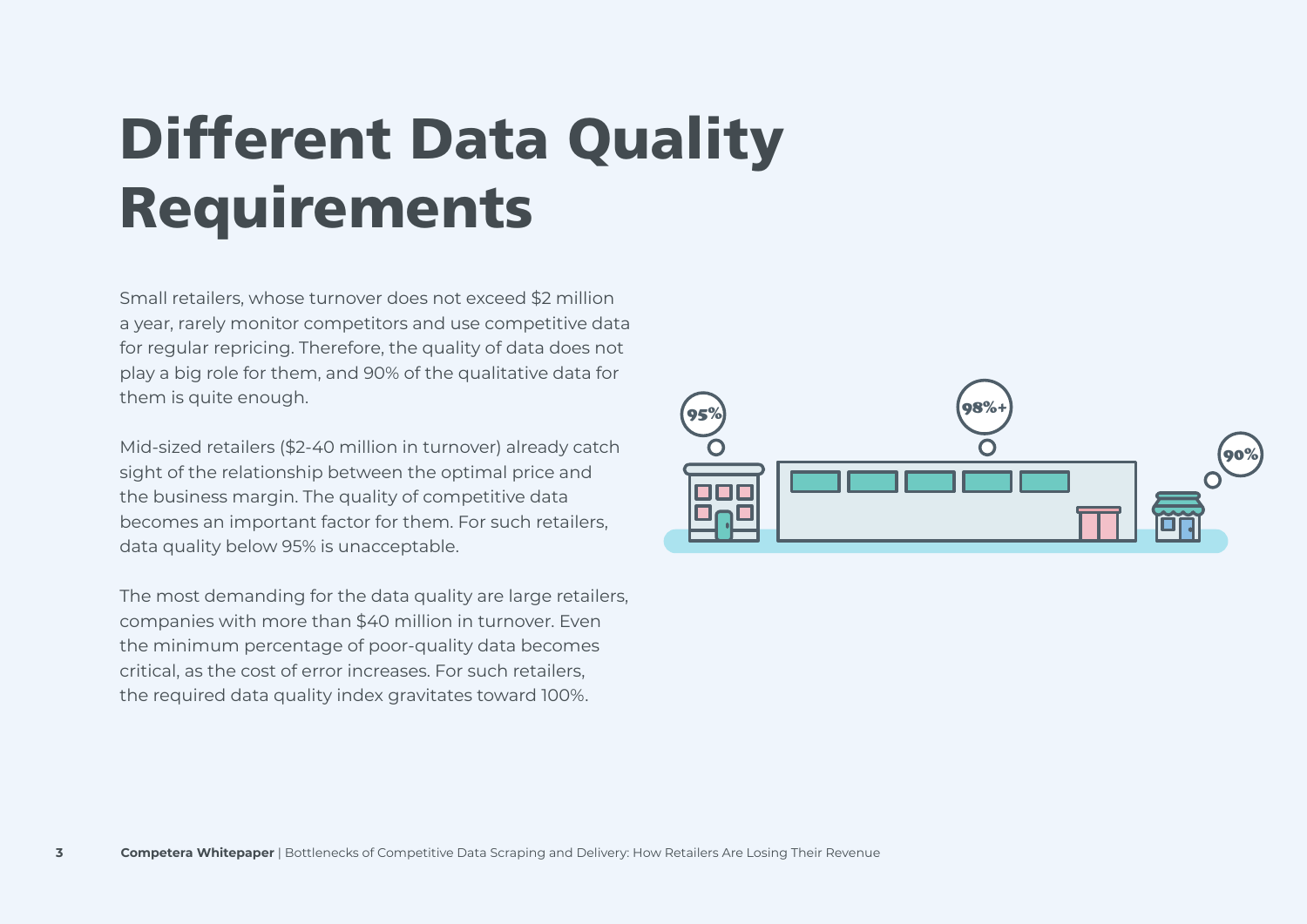## **The Cost of Error For Different Retailers**

Let's assume any retailer's product has only \$1 margin. Here is how much profit a retailer can loose due to poor-quality data.



\$1 marginality is just an example: poor data quality usually affects high-margin categories or KVI-products. The cost of an error for a retailer depends on the category, the industry, the elasticity of the product, etc.

Moreover, if the retailer monitors a small number of products for many competitors (for example, 100 products with ten competitors), then even 10% of the data with errors can lead to the situation when all products are priced incorrectly (if the error data is not intersected and all data points are delivered for different products with errors).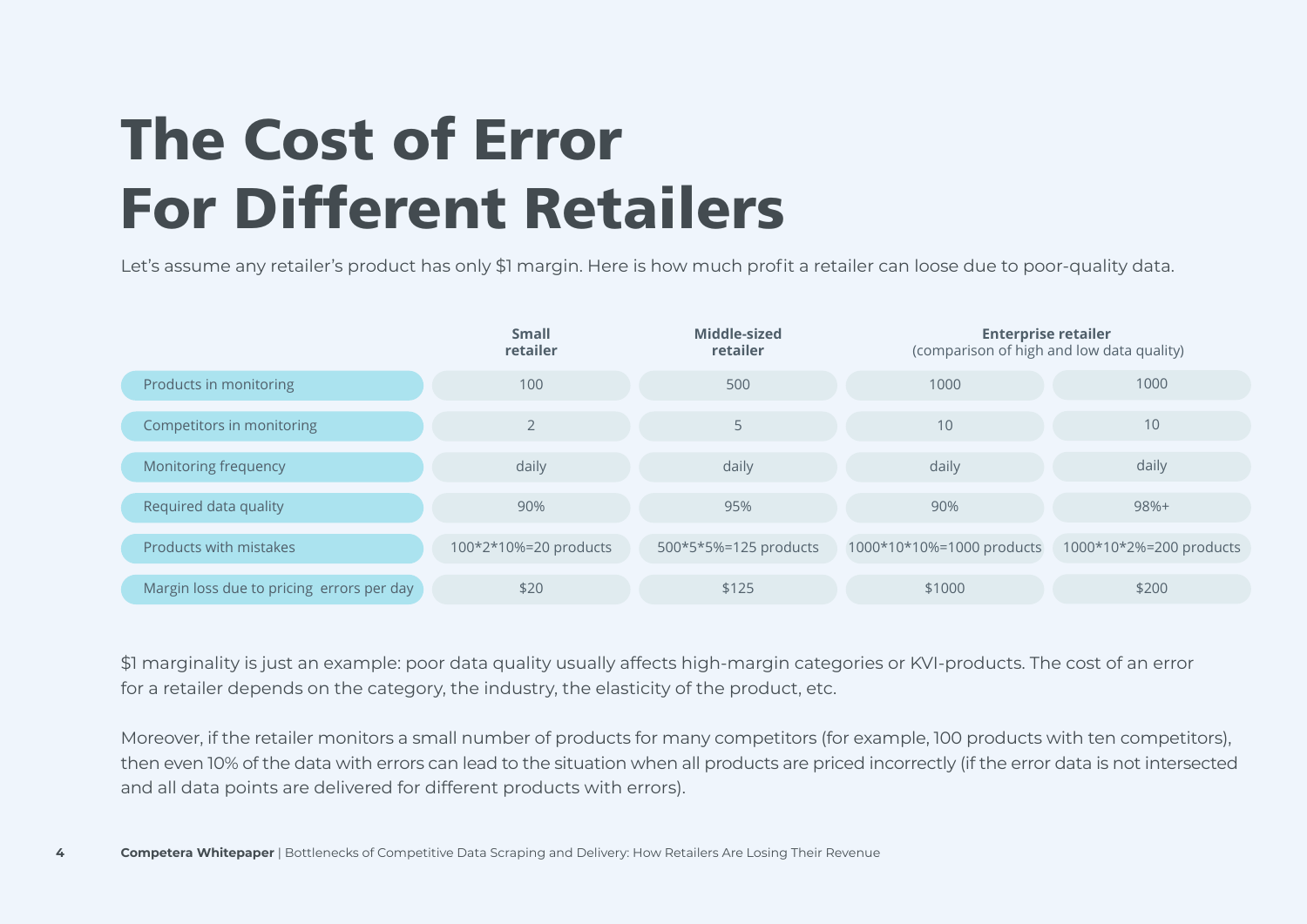## **The Foundation for Qualitative Data Collection**

Correct matches are the basis to the qualitative data collection. We have already uncovered the importance of qualitative matches, and how the data provider should check these comparisons in the [previous](https://competera.net/pdf/white-paper-automated-manual-matches.pdf)  [whitepaper.](https://competera.net/pdf/white-paper-automated-manual-matches.pdf)

If the matches are done incorrectly, the number of errors grows exponentially, and it's impossible to collect data on the desired products.



**[Download Free Whitepaper](https://competera.net/pdf/white-paper-automated-manual-matches.pdf)**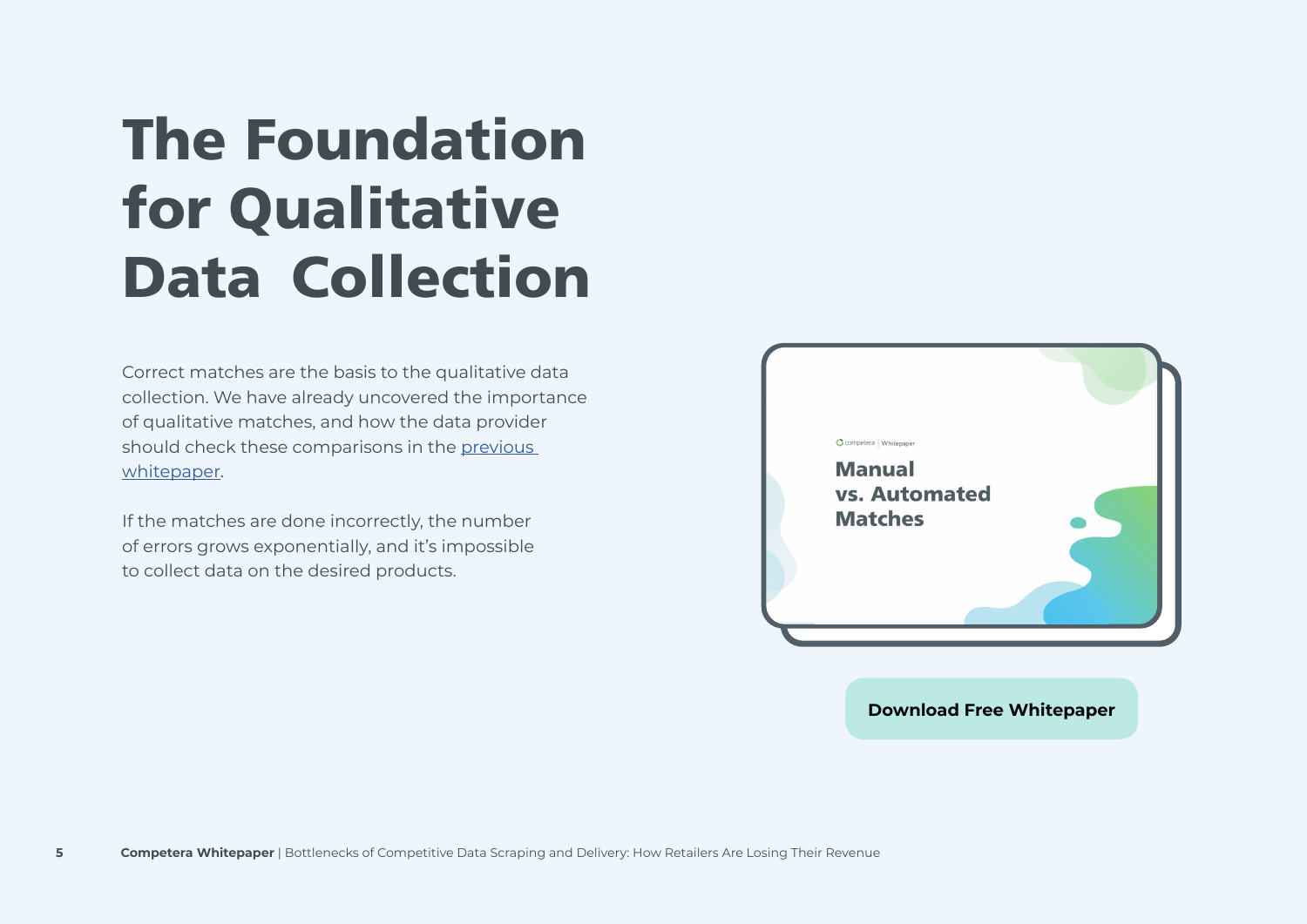### **How to Check Data Quality**

Three main indicators help the retailer check the quality of the collected data:

- **Freshness •**
- **Completeness •**
- **Correctness •**

Below we tell in detail about each of them.

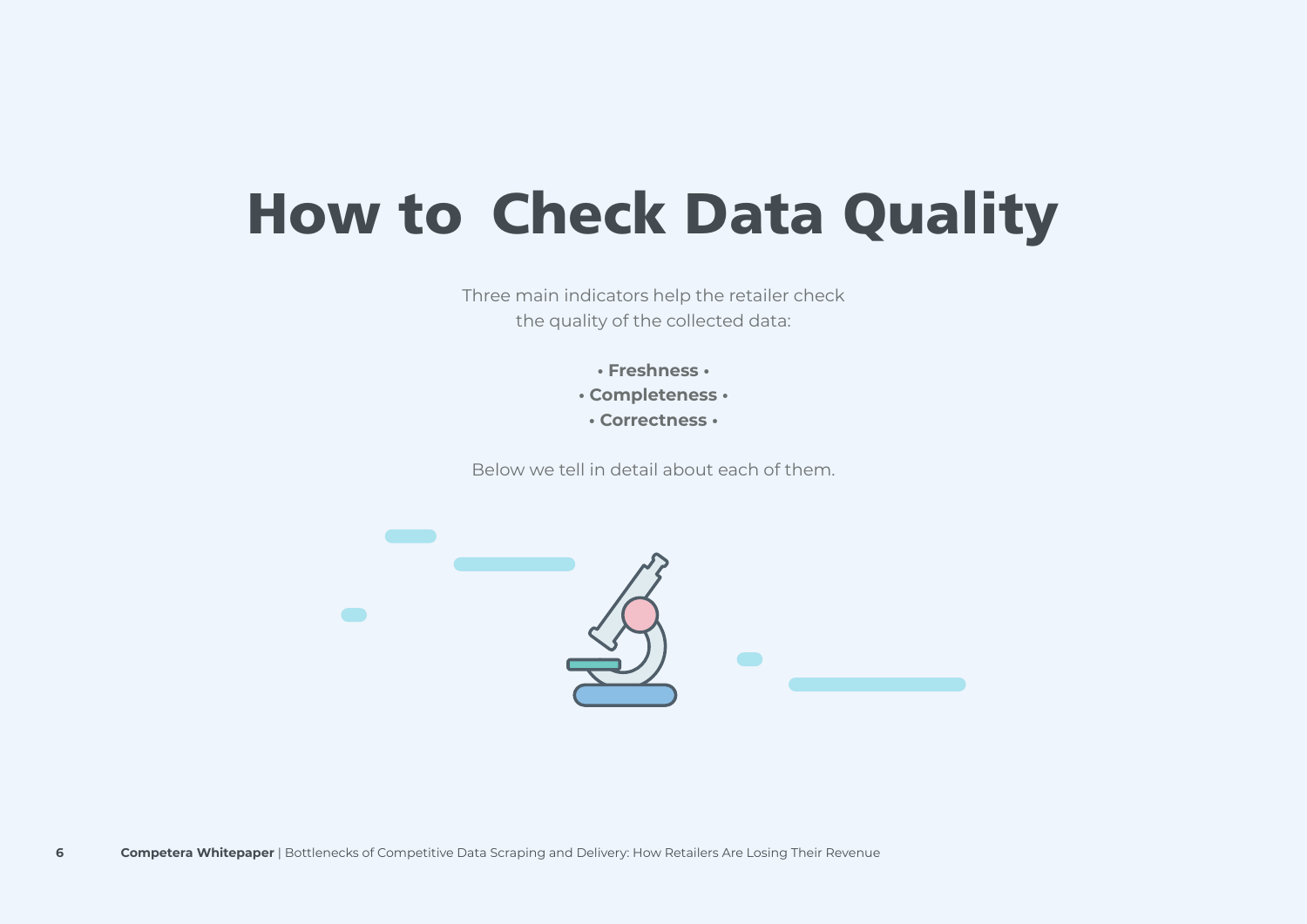### **Data Freshness**

The freshness of data is an indicator that affects the effectiveness of pricing. For industries with high turnover and a little margin, e. g. electronics, where competitors change prices several times per day, and the customers' elasticity is very high, it's important to use the most recent market data. Otherwise, the retailer can quickly fall out of the market.

A Category Manager needs to clearly understand when the data was collected. In this case, he can take the right decision to use or ditch particular data for pricing.

> **Data Freshness, % = Data collected [2 hours] before pricing / Scheduled data volume \* 100%** \*Number in square brackets is a variable

Many data providers do not show this indicator, delivering data collected 10 minutes ago, along with collected 48 hours before repricing in the same dataset. It's impossible to build competitive and efficient pricing on such data. To allow the manager to take an intelligent pricing decision, the data should be as fresh as possible, delivered shortly before the moment when the category managers are to set new prices.

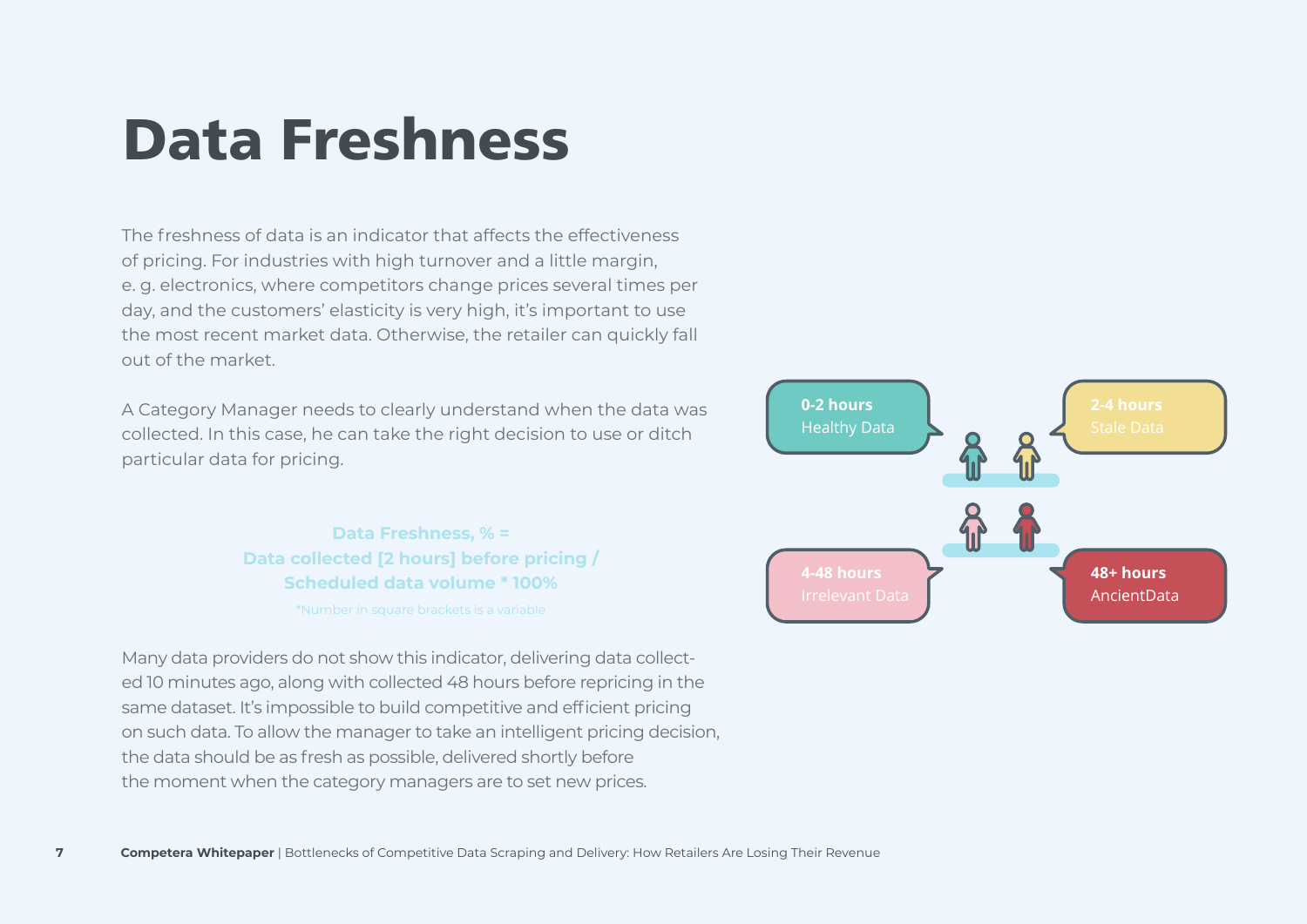### **Data Completeness**

The second indicator of data quality is their completeness: which percentage of the planned data volume was actually collected and delivered to the retailer.

> **Data Completeness = Collected volume / Scheduled volume \* 100%**

This is the indicator that we talked about at the beginning of this white paper. If the retailer collects 100,000 data points (1,000 products per 10 competitors), each uncollected percent of the data leads to thousands of poorly priced products.

If the collected data volume is less than the required one, it is important for the retailer to see how critical the missing data is:

- Is data missing from the key or secondary competitors?
- In what categories the data is missing?
- Is there any data missing on KVI-products?

### **Unhealthy Data Insurance**

Professional data vendors use a multilevel system to deliver retailers healthy data:

If the parser does not receive a response from a web page, it tries to collect the necessary data several times. If all attempts fail, the parser automatically sends the failure report to the manual matching team.

Manual matches team, in turn, updates the information—sets the correct link to the product or confirm that the product on the selected site does not exist anymore.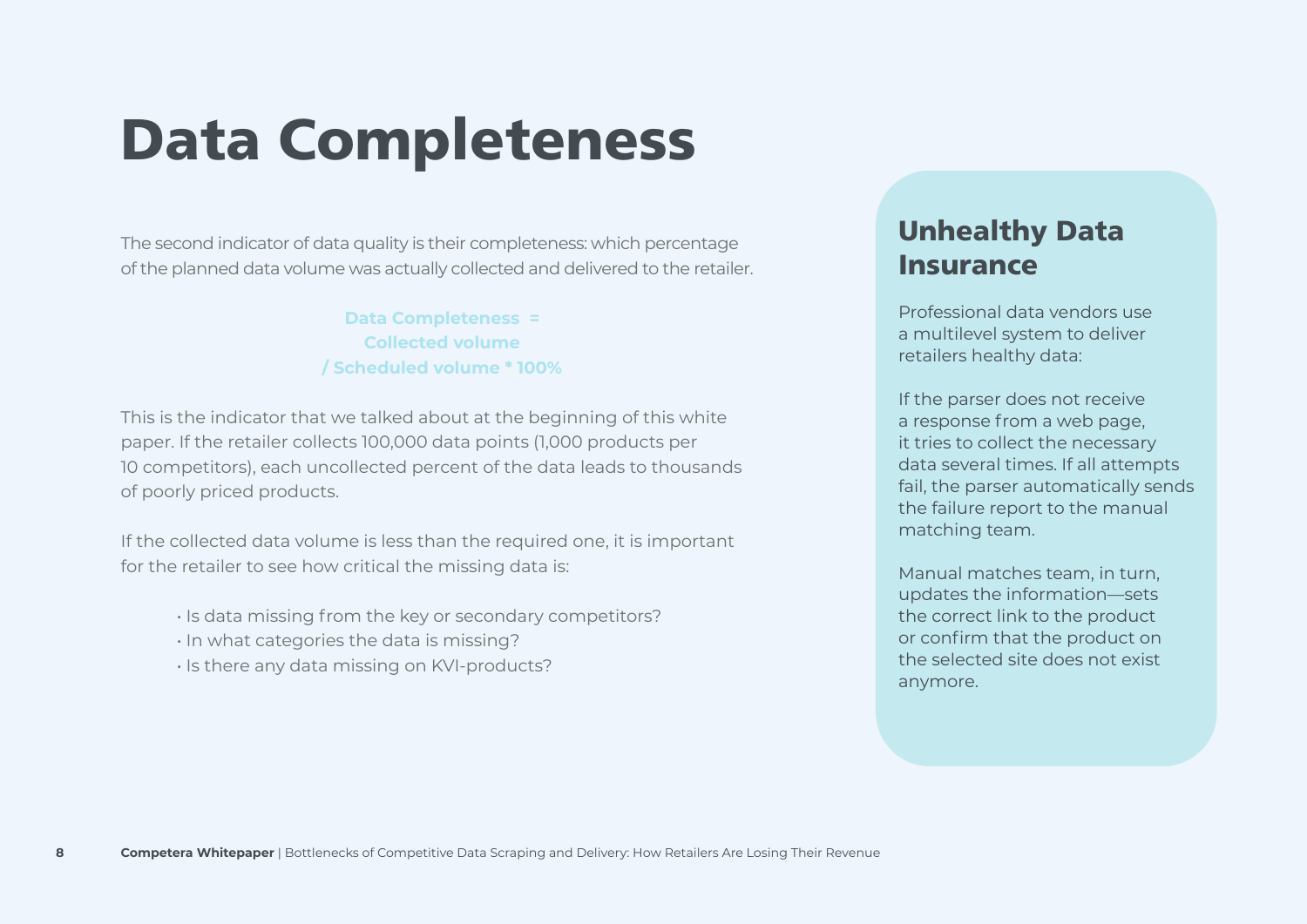### **Data Correctness**

Another crucial indicator when collecting data. It's the correctness of the collected data. For most retailers, it's an entity that is difficult to estimate.

The data collection can be successful according to the data freshness and completeness and the retailer gets required data points yet they're not necessarily relevant. There are several cases competitor sites protect themselves from automatic parsers (bots). In this case, the parser can get distorted values: prices without discounts, no-promo prices, etc.

In order to avoid such cases, the data provider must organize selective visual controlof collected data. Especially when it comes to collecting data from sites that are constantly working on their security and come up with new ways to block parsers.

Such a check can be made by a retailer itself, e. g., if he sees a high price divergence with one of the competitors in monitoring.

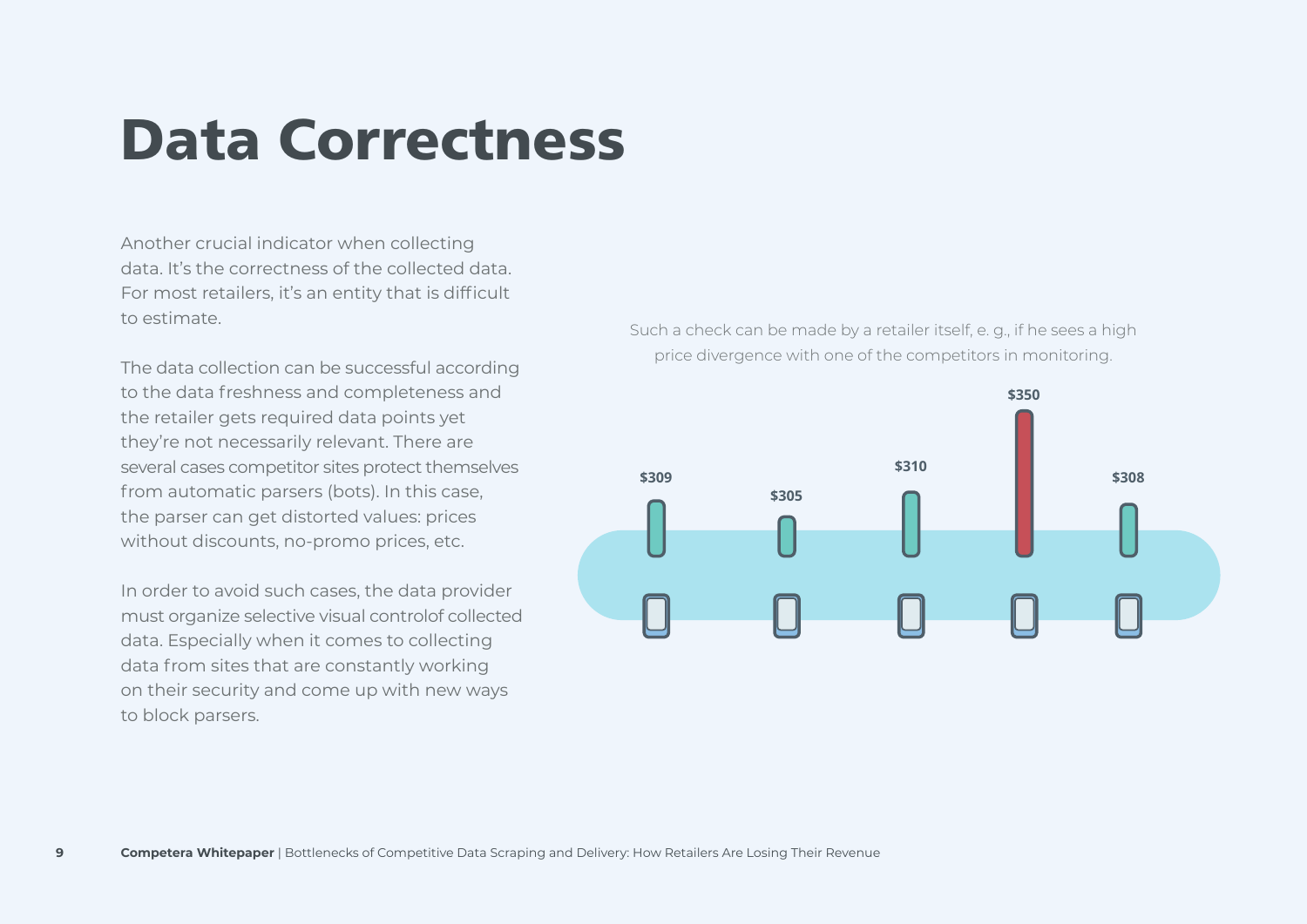# **Checking the Quality of Incoming Data**

To make correct pricing decisions, the retailer must accurately understand that he is getting high-quality data.

Transparency of data quality should be present at all levels: in assessing its freshness, completeness and correct collection. In this case, the Category Manager will understand that the TVs, for example, have been successfully scanned, and the small household appliances have not enough data.

Information on whether the scheduled data collection has passed successfully and how good this data needs to be shown to the retailer independently of the channel he uses (uploading .csv from the data vendor's interface, or getting them via the API).



#### Data Transparency

If the data provider does not highlight data relevance and quality, Category Manager may not pay attention, for example, to its freshness, and change prices, based on outdated or incomplete data. Read more about competitive data quality in the [Competera survey.](https://competera.net/pdf/survey-data-quality-en.pdf)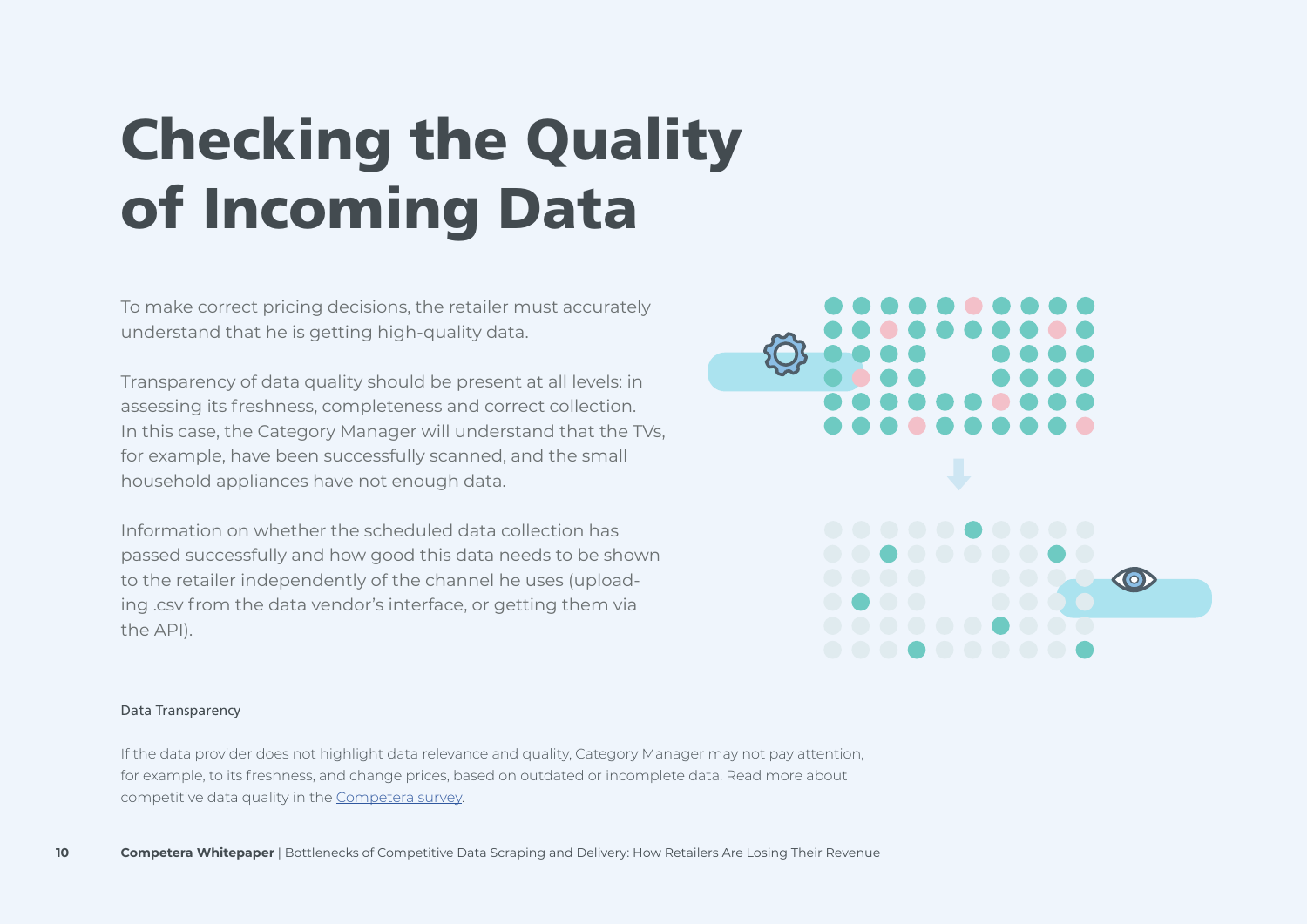## **Cost of Qualitative Data**

Fresh, complete and the correctly collected information is expensive: Every additional percent of data quality requires infrastructure and team expanding from the data provider.

If the data provider signs the SLA, which guarantees not less than 98% of data quality (and, for example, that any error will be eliminated within 24 hours), it needs to create a dedicated team for the particular client, which will collect data and exclude errors 24/7.

In a different scenario, when the data is collected by a single team for several clients, some of these clients will receive poor-quality data and, therefore, will take incorrect pricing decisions.

Data collection and quality control is the resource-intensive process, so the closer the data quality to 100%, the more expensive every data point is.

Data vendors that provide data quality close to 100% take on additional commitments and even "fine" themselves for the unhealthy data.

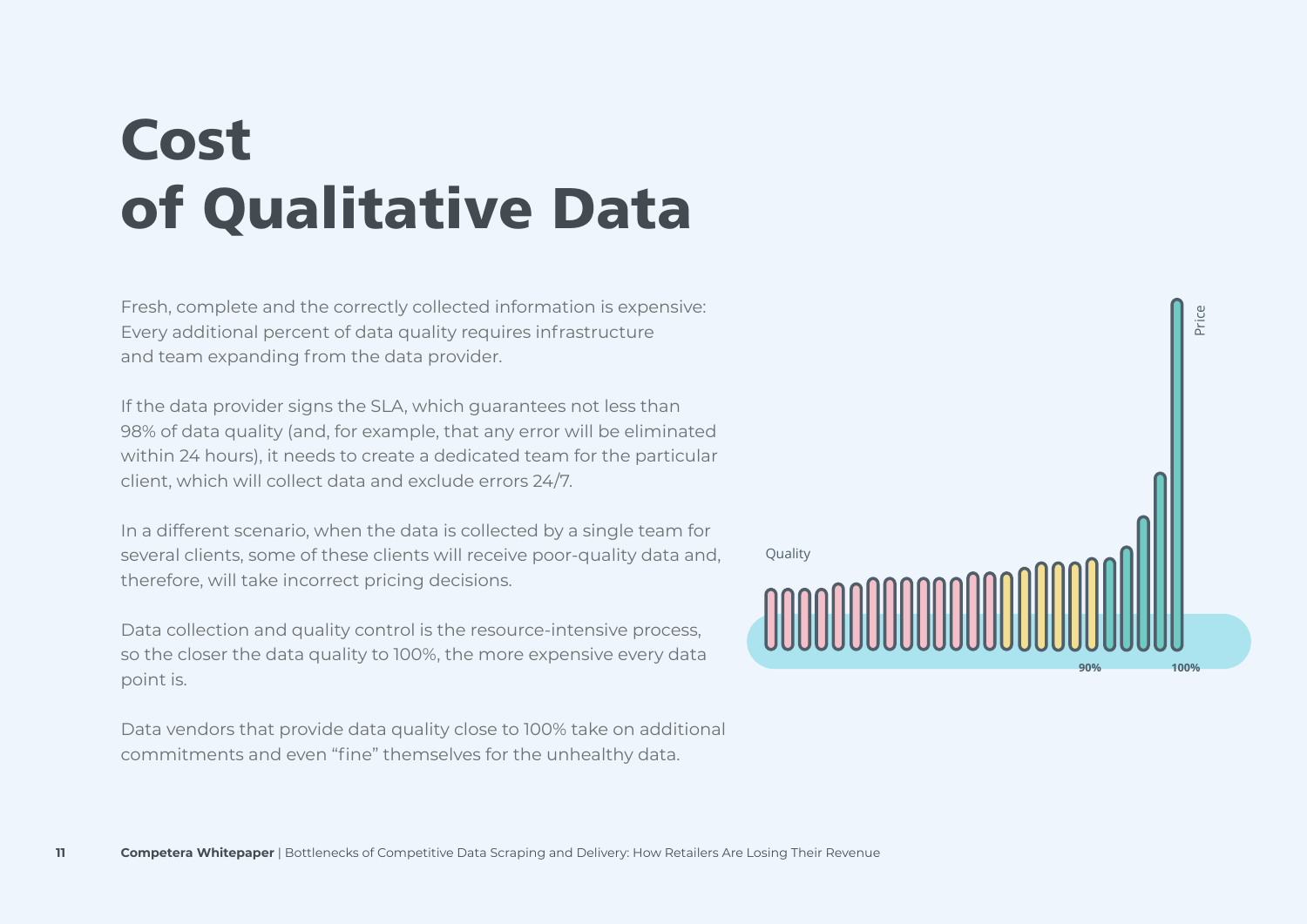### **5 Questions to Ask the Data Provider**

In a process of choosing a data provider the retailer should ask a series of questions to assess the potential risks:

- Is the supplier ready to sign the data quality SLA and take financial responsibility for its non-compliance?
- How does the provider checks the quality of the collected data and work with the errors that occur?
- Does the supplier provide any quality assessment tools?
- Is there an option to set a custom schedule for data collection?
- Does the supplier has a dedicated team delivering quality data?

If the supplier has answers to these questions and is ready to bear responsibility for the missing, incomplete or mistaken data; If the data quality assessment process is transparent to both parties; If the retailer can independently and quickly assess the quality of incoming data — then the retailer can work with such a supplier.